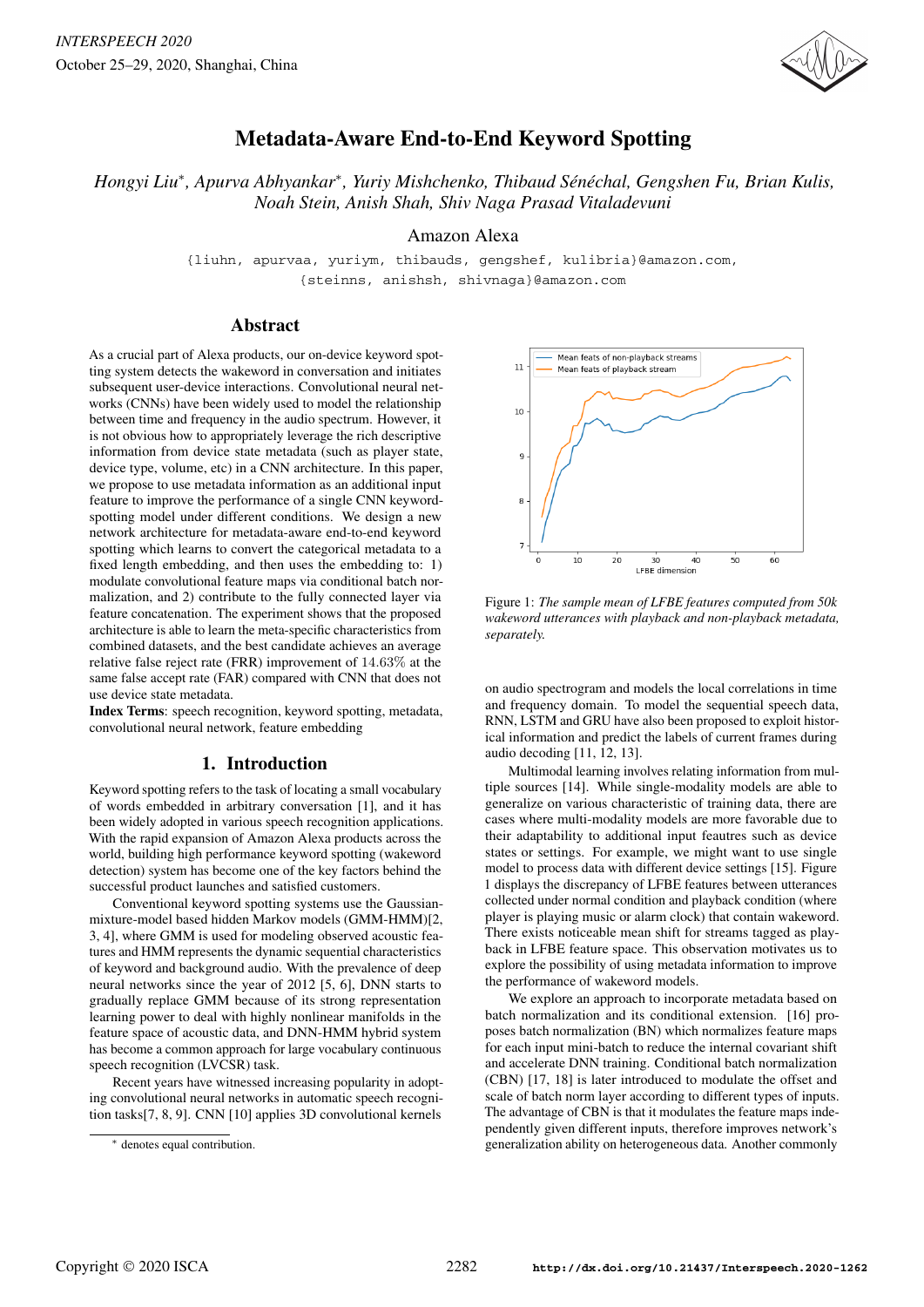### Input: LFBE features



Figure 2: *Proposed CNN architecture. Playback status is used as additional input to generate metadata embedding vector, which can predict offset and scale for conditional batch normalization layer, as well as contribute to the audio feature via feature concatenation. Conv and fc denotes convolutional layer and fully connected layer, respectively.*

used approach to fuse multi-modal information is feature concatenation. The features of individual modality are concatenated together as a joint representation in mutlimodal space [19].

In this paper, we explore the benefits of utilizing metadata information as additional features for end-to-end keyword spotting task. We propose a new CNN architecture which learns to convert input metadata name to a fixed length embedding, and then uses the embedding to: 1) modulate convolutional feature maps via conditional batch normalization, and 2) contribute to fully connected layer via feature concatenation.

The rest of paper is organized as follows: In Section 2, we introduce the proposed network architecture. In Section 3, we describe our experiment settings and discuss the results. Section 4 concludes our paper.

### 2. Metadata-Aware Keyword Spotting

In this section we describe the proposed metadata aware end-toend keyword spotting system.

#### 2.1. Metadata Feature Embedding

In order to leverage metadata information to modulate the network, the metadata value  $v_i$  of example  $x_i$  is first converted to an embedding vector. To achieve this, a vocabulary  $V$  is built to contain all the unique metadata values. In our experiment:

$$
V = \{playback, non-playback\} \tag{1}
$$

where streams collected when player is playing music or alarm clock has *playback* in their metadata, and *non-playback* denotes inactive player state metadata.

Given a matadata value  $v_i$ , it is first encoded to an one-hot vector  $\mathcal{I}_i \in \{0,1\}^{|V|}$  through a lookup table generated by V, and then transformed to metadata embedding  $e_i \in \mathbb{R}^L$  by a

learnable dense embedding layer:

$$
e_i = f(\mathcal{I}_i) \tag{2}
$$

where  $f$  is one-hidden layer MLP, and  $L$  is output embedding length.

#### 2.2. Conditional Batch Normalization

Batch Normalization (BN) normalizes feature maps for each input mini-batch to reduce the internal covariant shift. It not only allows for higher learning rates which accelerates the training, but also makes the model less sensitive to parameter initialization [16]. BN can be described as:

$$
BN(\boldsymbol{F}_{i,c,w,h}|\gamma_c,\beta_c)=\gamma_c \frac{\boldsymbol{F}_{i,c,w,h}-\mathbb{E}_{\mathcal{B}}[\boldsymbol{F}_{\cdot,c,\cdot,\cdot}]}{\sqrt{\text{Var}_{\mathcal{B}}[\boldsymbol{F}_{\cdot,c,\cdot,\cdot}]+\epsilon}}+\beta_c\quad (3)
$$

where  $\mathcal{B} = \{F_{i,\cdot,\cdot,\cdot}\}_{i=1}^N$  is a mini-batch with N samples, and  $\mathbf{F}_{i,c,w,h}$  corresponds to the  $c^{th}$  channel at location  $(w,h)$  of feature maps of  $i^{th}$  sample.  $\gamma_c$  and  $\beta_c$  are the scale and offset for adjusting the normalization.  $\epsilon$  is a constant damping factor for numerical stability.

The idea of conditional batch normalization is to learn the  $\gamma_c$  and  $\beta_c$  of BN as a function of input embedding  $e_i$ .

$$
\hat{\gamma_c} = f_1(e_i) \tag{4}
$$

$$
\hat{\beta}_c = f_2(e_i) \tag{5}
$$

where  $f_{1,2}$  can be arbitrary functions to control  $\hat{\gamma_c}$  and  $\hat{\beta_c}$ . In our experiment, they are one-hidden layer MLPs. In this way, the CBN is able to modulate the feature maps independently given different inputs, therefore helps to improve network's generalization ability on heterogeneous data.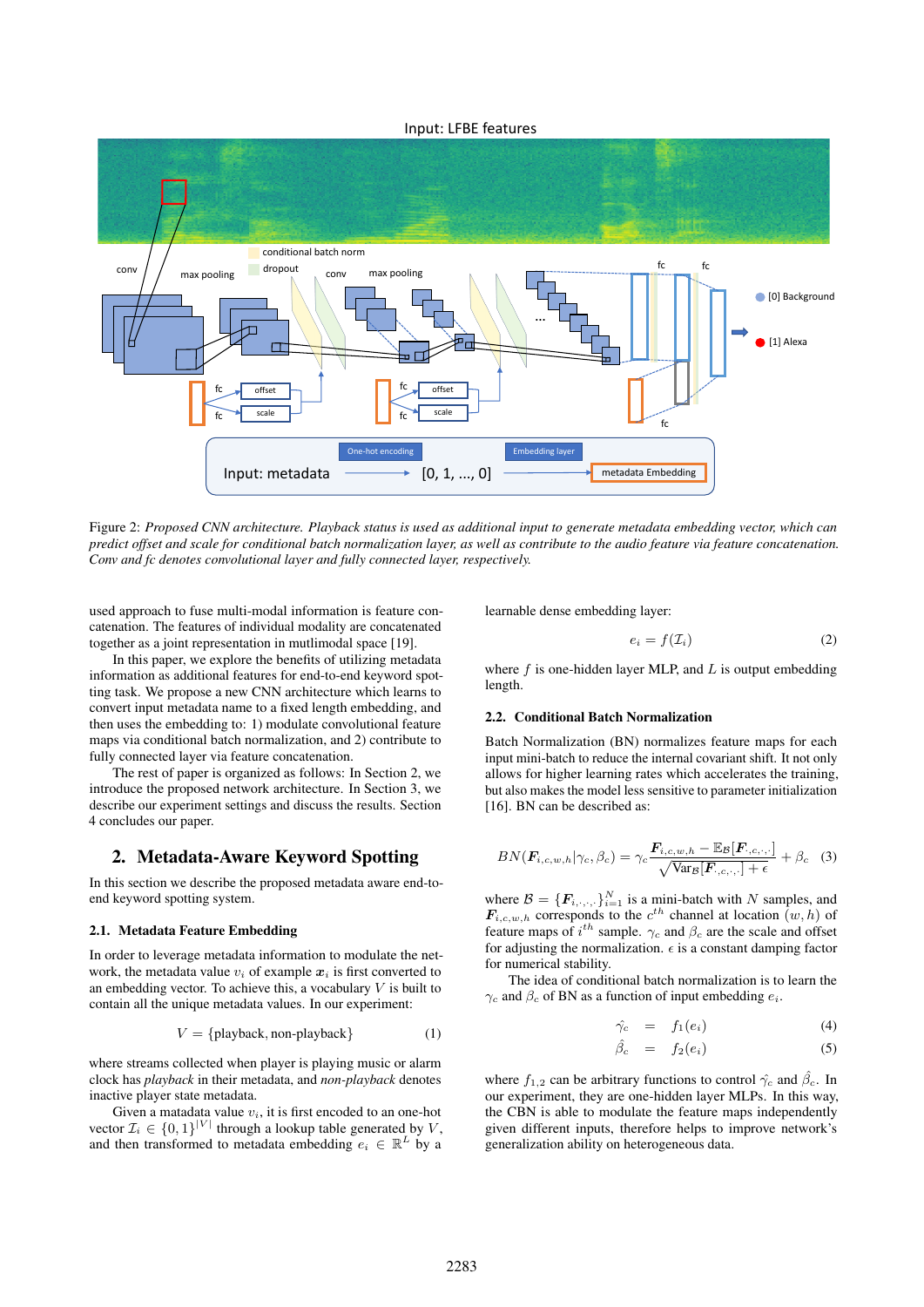Following [18], we use  $e_i$  to predict the  $\Delta \hat{\gamma_c}$  instead of  $\hat{\gamma_c}$ to prevent the feature maps from being zeroed-out by initial  $\hat{\gamma_c}$ .

$$
\hat{\gamma_c} = 1 + \Delta \hat{\gamma_c} = 1 + f_1(e_i) \tag{6}
$$

#### 2.3. Feature Concatenation

Feature concatenation is a common approach to fuse muti-modal information from different domains. In order to fuse the metadata information with audio features, the metadata embedding is fed into a fully connected layer and the output is concatenated to the flattened audio feature vector to generate the fused features  $h_{\text{fuse}}$ .

$$
h_{\text{meta}} = MLP(e_i) \tag{7}
$$

$$
h_{\text{fuse}} = \begin{bmatrix} h_{\text{audio}} \\ h_{\text{meta}} \end{bmatrix}
$$
 (8)

#### 2.4. Model Architecture

The architecture of our proposed model is shown in Figure 2. We add playback status as an additional feature into the CNN network. The playback status is first encoded to an one-hot vector, and then transformed to metadata embedding vector. We replaced the batch normalization layer with the conditional batch normalization, whose scale and offset are predicted by the metadata embedding via separate one-hidden layer MLPs. In addition, the metadata features are concatenated to the audio features to generate a joint input feature for the dense layers of the network. In order to achieve the end-to-end decoding excluding HMM, the segment-level posteriors are smoothed by a sliding window, and then compared with pre-defined threshold to detect the presence of wakeword. The structure of the CNN is shown in Table 1. The input features are LFBE and playback name. Each example used in training has LFBE feature size of  $76 \times 64$ .

Table 1: *CNN Network Architectures*

| laver-number    |    |     |     |     |     |     |     |     |  |
|-----------------|----|-----|-----|-----|-----|-----|-----|-----|--|
| filter-heights  |    |     |     |     |     |     |     |     |  |
| filter-widths   |    |     |     |     |     |     |     |     |  |
| stride-heights  |    |     |     |     |     |     |     |     |  |
| stride-widths   |    |     |     |     |     |     |     |     |  |
| pooling-heights |    |     |     |     |     |     |     |     |  |
| pooling-widths  |    |     |     |     |     |     |     |     |  |
| num-filters     | 96 | 128 | 128 | 160 | 160 | 500 | 500 | 500 |  |

### 3. Experiments

#### 3.1. Experimental Setup

The objective of the experiments is to compare and quantify performance change in our keyword spotting model when trained and evaluated with additional playback metadata using CBN and feature concatenation. Our model architecture is defined in Table 1. Our baseline model (without conditional batch normalization layers and feature concatenation) is trained on all data without metadata labels.

#### *3.1.1. Keyword Datasets with playback metadata*

The training and test datasets consist of anonymized Alexa data, including stream audio, wakeword-related annotation, and playerback metadata. No customer identity or stream-level transcription information are used. The audio streams in the datasets contain playback metadata which partitions the dataset in two set of streams, playback and non-playback. Playback streams are keyword initiated streams when the device speaker is ON (device is playing audio via its speaker). Accordingly, non-playback streams are keyword initiated streams when the device speaker is OFF. The statistics of the datasets are shown in Table 2. To conduct a fair comparison between the baseline and candidate models, same set of audio streams are used to train baseline and candidate models.

| Condition            | # Training Streams | # Test Streams |  |  |
|----------------------|--------------------|----------------|--|--|
| playback streams     | 9.163.611          | 596.762        |  |  |
| non-playback streams | 25.534.833         | 1.659.542      |  |  |
| Total                | 34.6 Million       | 2.26 Million   |  |  |

#### *3.1.2. Models*

In the experiments, four types of models are trained:

- Default CNN, no metadata input (vanilla-cnn; baseline).
- CNN with conditional batch normalization only (cbn).
- CNN with feature concatenation only (concat).
- CNN with both conditional batch normalization and feature concatenation (cbn-concat).

To explore the benefits of incorporating playback embedding as additional features into the CNN, different concatenation layer number  $K \in \{6, 7, 8\}$  (fully connected layer) are used in the experiment. The length of playback feature  $h_{meta}$  for concatenation is set to two which is the same as metadata embedding. All the experiments are sharing the same training specs described in Section 3.1.3.

#### *3.1.3. Training Specs*

The experiments are implemented on AWS using TensorFlow v1.10.0<sup>1</sup> under DLAMI 14.0<sup>2</sup>. The p3.8xlarge instance which has 4 Tesla V100 GPUs is used to train different types of CNNs. We use batch size of 500 samples for each GPU (2,000 in total). The learning rate is set to 0.001, and dropout rate is 0.3. All the models are trained with 100,000 steps. This hyper-parameter set works well for the baseline model. We use cross-entropy as the loss function, and the gradients are averaged from all GPUs before applying weights update. When training is completed, an exponential moving average with decay equals to 0.99 is performed to export final models.

#### *3.1.4. Evaluation*

We evaluate baseline and candidate models on both playback and non-playback test datasets in Table 2. In Table 3, we report the false reject rate (FRR) of candidate models by fixing the false discovery rate (FDR) to quantify the improvement of candidate models against the baseline. The fixed FDR is the FDR of baseline model at a reasonably chosen operating point, and the real numbers are obfuscated per Alexa EULA. We also mark the operating points on DET curves in Figure 3 and 4.

<sup>1</sup>https://www.tensorflow.org/

<sup>2</sup>https://aws.amazon.com/releasenotes/deep-learning-ami-amazonlinux-version-14-0/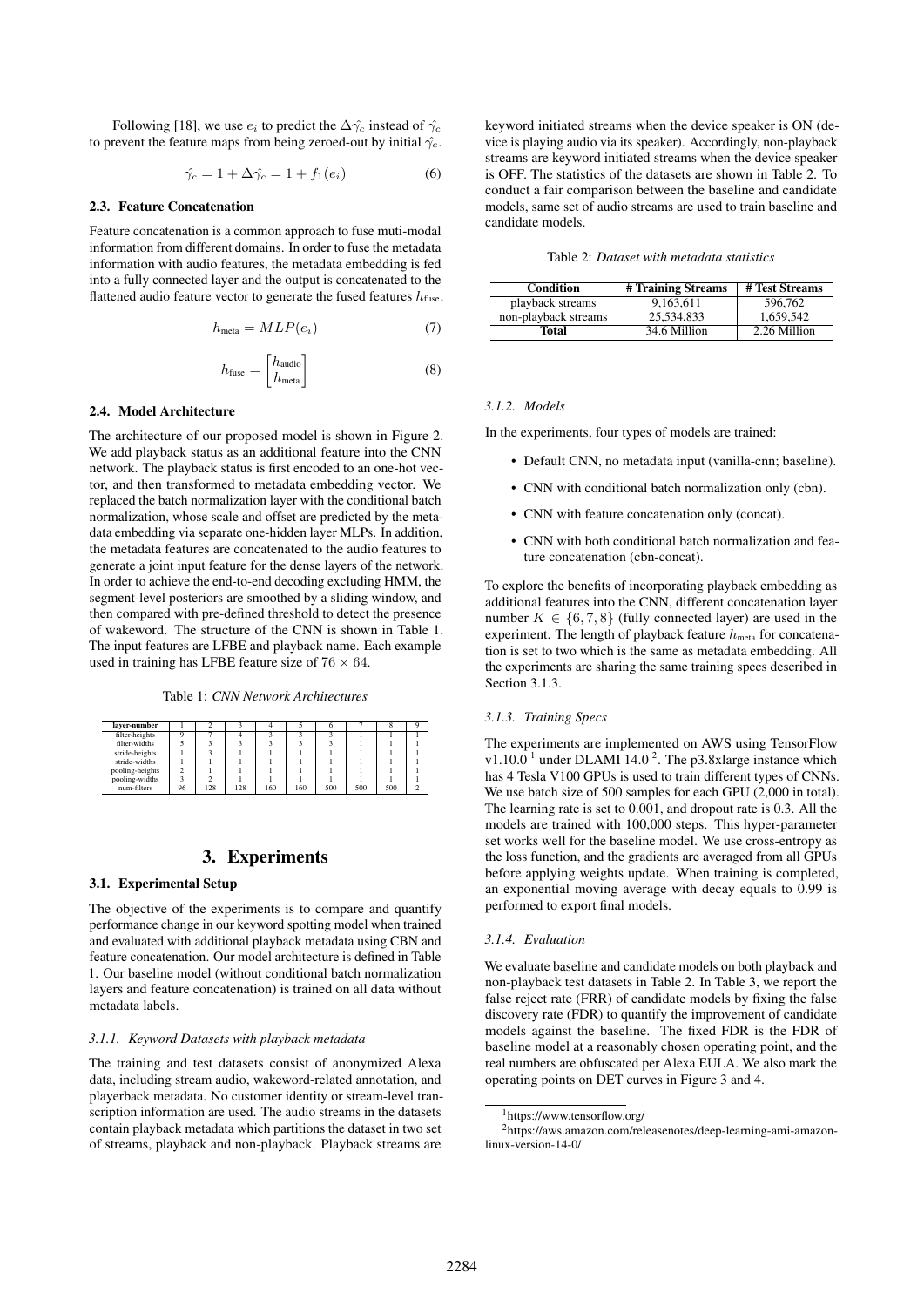

Figure 3: *DET curves comparison of candidate models on playback dataset. The FDR axis is scaled due to the sensitivity of these information. Best viewed in color.*



Figure 4: *DET curves comparison of candidate models on non-playback dataset. The FDR axis is scaled due to the sensitivity of these information. Best viewed in color.*

### 3.2. Results

Baseline and candidate model comparisons are shown in Figure 3 and 4. Figure 3 suggests conditional batch normalization (CBN) and feature concatenation (FC) independently (3a, 3b) and combined (3c) have a positive impact on the performance of keyword spotting in playback condition. The best candidates from cbn, concat and cbn-concat model achieve 12.2%, 13.82% and 14.63% relative FRR improvement respectively on playback dataset. The candidate models show minimal or no improvement over the non-playback condition. We conjecture that the baseline model performance to begin with is better on non-playback conditions given the substantially higher non-playback stream count in training dataset, this is what leads to a minimal/no improvement of candidate models on non-playback conditions.

# 4. Conclusion

In this paper, we present a new CNN architecture with metadata embedding for metadata-aware end-to-end keyword spotting. The proposed model utilizes device playback metadata embedding for conditional batch normalization and feature concatenation, and demonstrates relative FRR improvement of 14.63% improvements over the vanilla CNN model on playback datasets. Future work includes adding more types of metadata such as volume, device type, etc as input feature.

Table 3: *False reject rate (FRR) comparison of baseline and candidate models at fixed false discovery rate on playback and non-playback data sets.* K *represent concatenation layer number. The best scores on each dataset are marked in bold. Lower FRR corresponds to better model performance.*

| Model       |   | <b>FRR</b> on playback | <b>FRR</b> on non-playback |
|-------------|---|------------------------|----------------------------|
| vanilla-cnn |   | 1.23                   | 1.20                       |
| cbn         |   | 1.08                   | 1.24                       |
| concat      |   | 1.06                   | 1.20                       |
|             |   | 1.06                   | 1.19                       |
|             | 8 | 1.14                   | 1.17                       |
| chn-concat  |   | 1.06                   | 1.21                       |
|             |   | 1.10                   | 1.23                       |
|             | 8 | 1.05                   | 1.20                       |

### 5. Acknowledgements

We would like to thank Varun Nagaraja, Joe Tighe, Nikko Strom and Manoj Sindhwani for insightful discussions and feedback.

## 6. References

- [1] J. R. Rohlicek, W. Russell, S. Roukos, and H. Gish, "Continuous hidden markov modeling for speaker-independent word spotting,' in *International Conference on Acoustics, Speech, and Signal Processing,*, May 1989, pp. 627–630 vol.1.
- [2] L. R. Rabiner, "A tutorial on hidden markov models and selected ap-